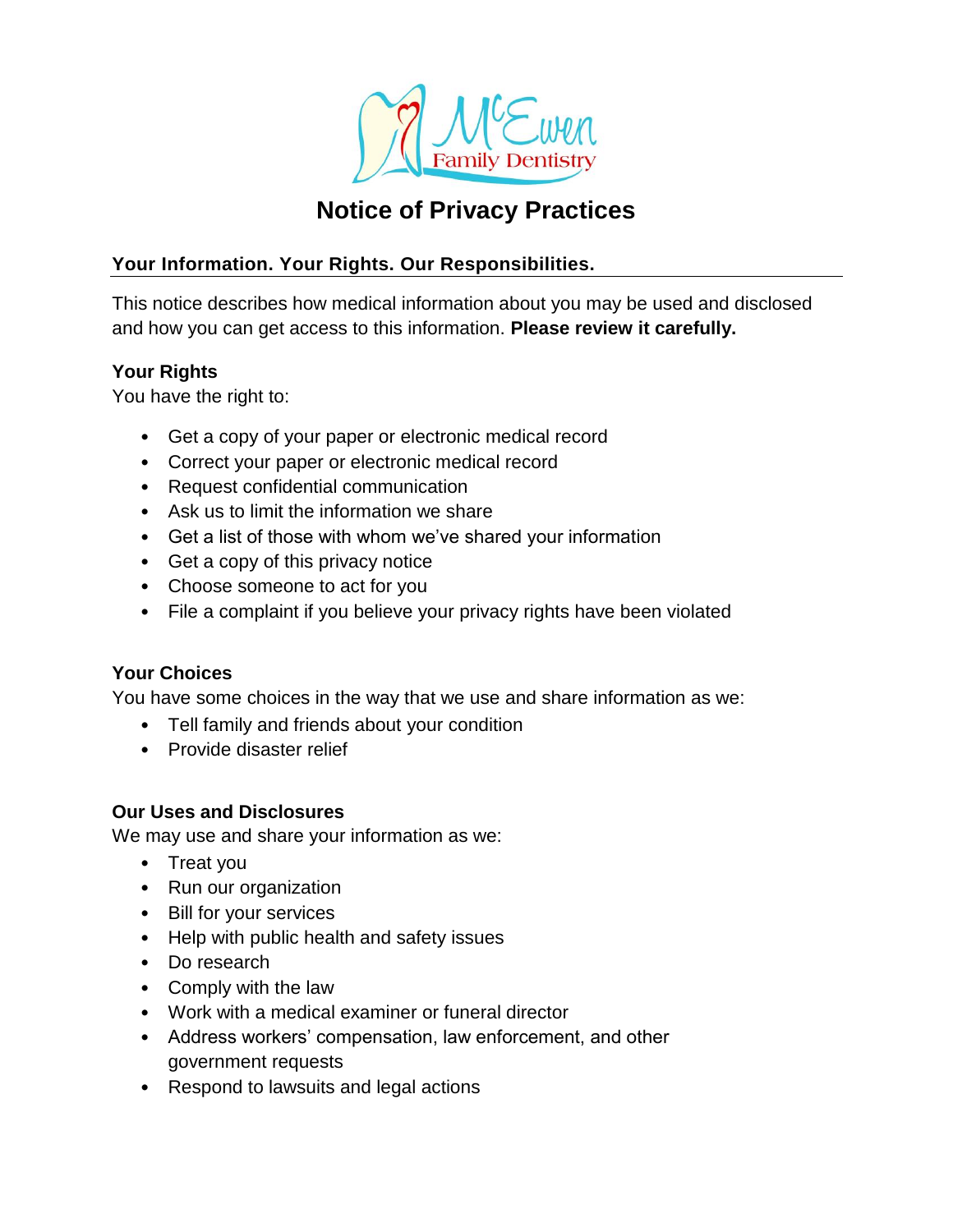## **Your Rights**

**When it comes to your health information, you have certain rights.** This section explains your rights and some of our responsibilities to help you.

## **Get an electronic or paper copy of your medical record**

- You can ask to see or get an electronic or paper copy of your medical record and other health information we have about you. Ask us how to do this.
- We will provide a copy or a summary of your health information, usually within 30 days of your request. We may charge a reasonable, cost-based fee.

## **Ask us to correct your medical record**

- You can ask us to correct health information about you that you think is incorrect or incomplete. Ask us how to do this.
- We may say "no" to your request, but we'll tell you why in writing within 60 days.

## **Request confidential communications**

- You can ask us to contact you in a specific way (for example, home or office phone) or to send mail to a different address.
- We will say "yes" to all reasonable requests.

## **Ask us to limit what we use or share**

- You can ask us not to use or share certain health information for treatment, payment, or our operations. We are not required to agree to your request, and we may say "no" if it would affect your care.
- If you pay for a service or health care item out-of-pocket in full, you can ask us not to share that information for the purpose of payment or our operations with your health insurer. We will say "yes" unless a law requires us to share that information.

#### **Get a list of those with whom we've shared information**

- You can ask for a list (accounting) of the times we've shared your health information for six years prior to the date you ask, who we shared it with, and why.
- We will include all the disclosures except for those about treatment, payment, and health care operations, and certain other disclosures (such as any you asked us to make). We'll provide one accounting a year for free but will charge a reasonable, cost-based fee if you ask for another one within 12 months.

#### **Get a copy of this privacy notice**

You can ask for a paper copy of this notice at any time, even if you have agreed to receive the notice electronically. We will provide you with a paper copy promptly.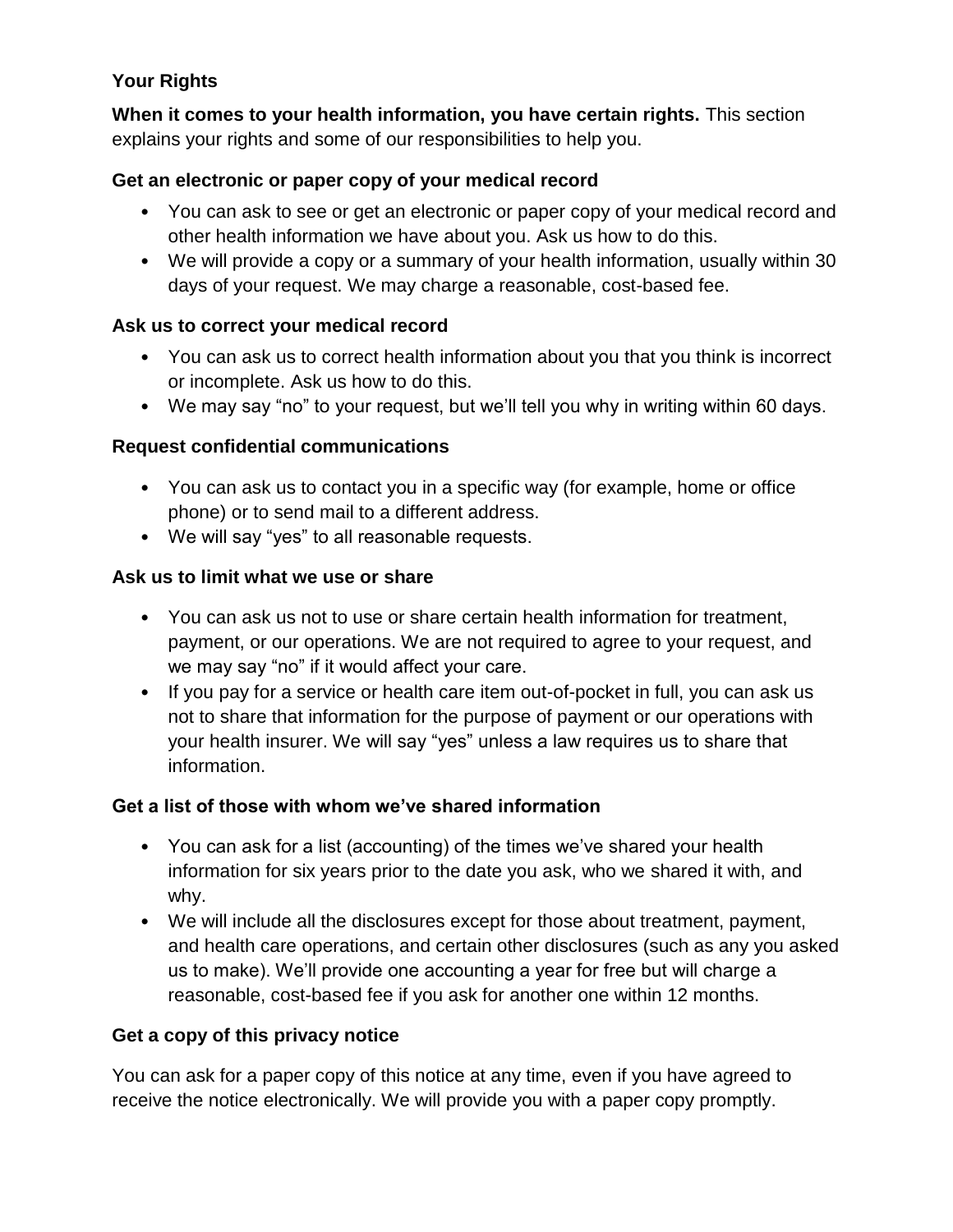#### **Choose someone to act for you**

- If you have given someone medical power of attorney or if someone is your legal guardian, that person can exercise your rights and make choices about your health information.
- We will make sure the person has this authority and can act for you before we take any action.

## **File a complaint if you feel your rights are violated**

- You can complain if you feel we have violated your rights by contacting us.
- You can file a complaint with the U.S. Department of Health and Human Services Office for Civil Rights by sending a letter to 200 Independence Avenue, S.W., Washington, D.C. 20201, calling 1-877-696-6775, or visiting **www.hhs.gov/ocr/privacy/hipaa/complaints/.**
- We will not retaliate against you for filing a complaint.

## **Your Choices**

**For certain health information, you can tell us your choices about what we share.**  If you have a clear preference for how we share your information in the situations described below, talk to us. Tell us what you want us to do, and we will follow your instructions.

In these cases, you have both the right and choice to tell us to:

- Share information with your family, close friends, or others involved in your care
- Share information in a disaster relief situation

*If you are not able to tell us your preference, for example if you are unconscious, we may go ahead and share your information if we believe it is in your best interest. We may also share your information when needed to lessen a serious and imminent threat to health or safety.*

In these cases we never share your information unless you give us written permission:

- Marketing purposes
- Sale of your information

#### **Our Uses and Disclosures**

**How do we typically use or share your health information?**  We typically use or share your health information in the following ways.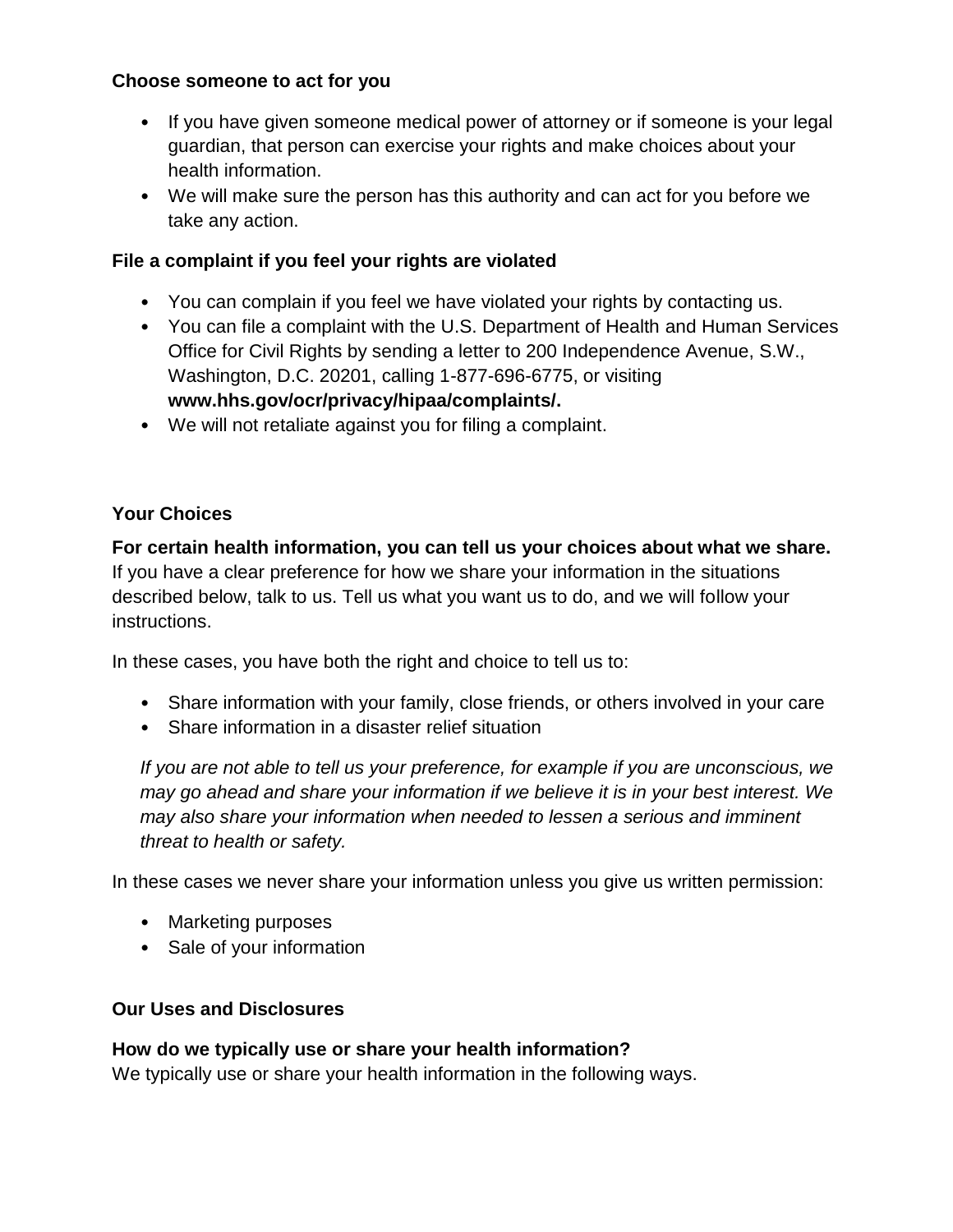#### **Treat you**

We can use your health information and share it with other professionals who are treating you.

*Example: A specialist treating you asks your general dentist about your overall oral health condition.*

## **Run our organization**

We can use and share your health information to run our practice, improve your care, and contact you when necessary.

*Example: We use health information about you to manage your treatment and services.* 

## **Bill for your services**

We can use and share your health information to bill and get payment from health plans or other entities.

*Example: We give information about you to your health insurance plan so it will pay for your services.* 

## **How else can we use or share your health information?**

We are allowed or required to share your information in other ways – usually in ways that contribute to the public good, such as public health and research. We have to meet many conditions in the law before we can share your information for these purposes. For more information see:

[www.hhs.gov/ocr/privacy/hipaa/understanding/consumers/index.html](http://www.hhs.gov/ocr/privacy/hipaa/understanding/consumers/index.html)**.**

#### **Help with public health and safety issues**

We can share health information about you for certain situations such as:

- Preventing disease
- Helping with product recalls
- Reporting adverse reactions to medications
- Reporting suspected abuse, neglect, or domestic violence
- Preventing or reducing a serious threat to anyone's health or safety

#### **Do research**

We can use or share your information for health research.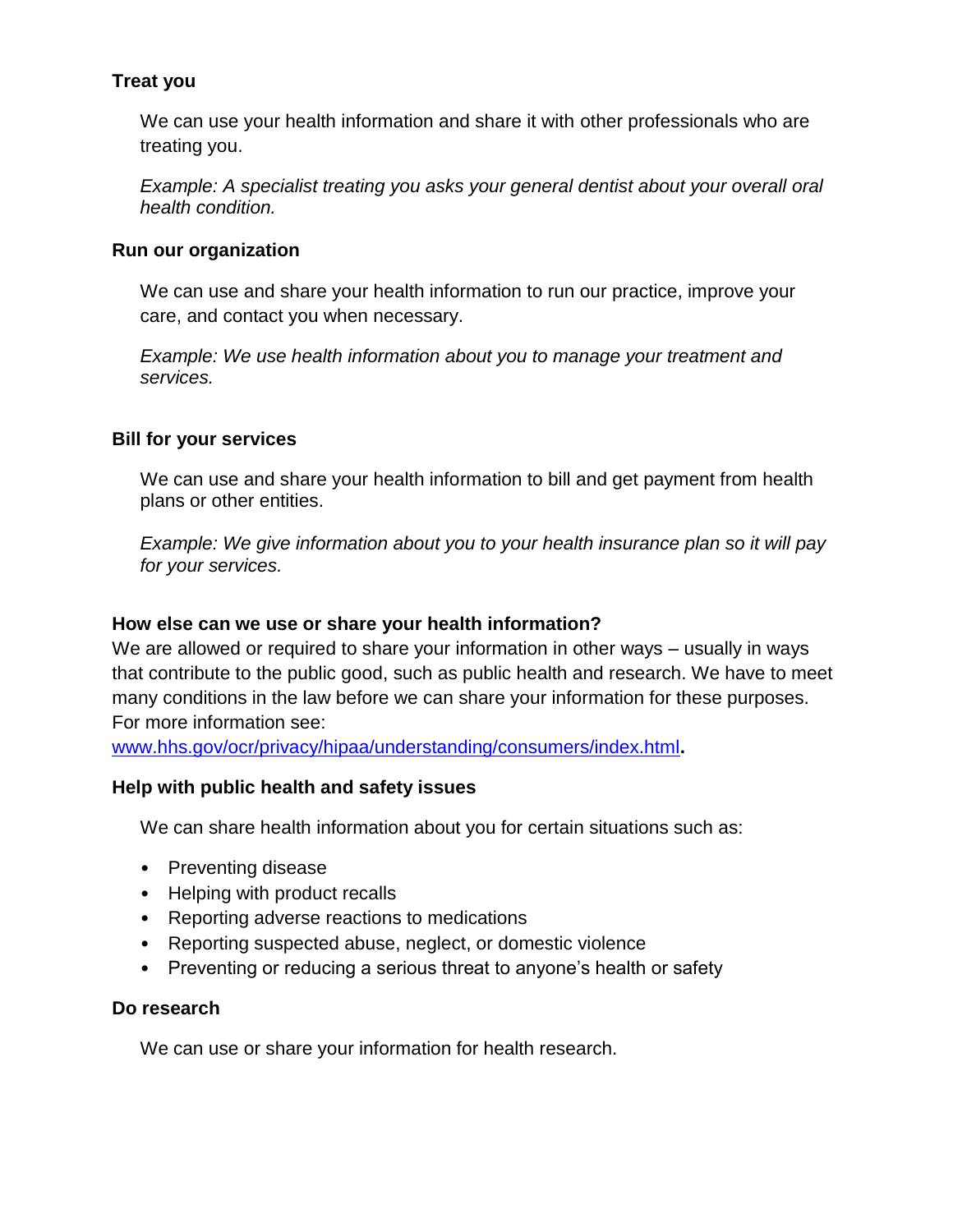## **Comply with the law**

We will share information about you if state or federal laws require it, including with the Department of Health and Human Services if it wants to see that we are complying with federal privacy law.

#### **Respond to organ and tissue donation requests**

We can share health information about you with organ procurement organizations.

#### **Work with a medical examiner or funeral director**

We can share health information with a coroner, medical examiner, or funeral director when an individual dies.

## **Address workers' compensation, law enforcement, and other government requests**

We can use or share health information about you:

- For workers' compensation claims
- For law enforcement purposes or with a law enforcement official
- With health oversight agencies for activities authorized by law
- For special government functions such as military, national security, and presidential protective services

#### **Respond to lawsuits and legal actions**

We can share health information about you in response to a court or administrative order, or in response to a subpoena.

#### **Our Responsibilities**

- We are required by law to maintain the privacy and security of your protected health information.
- We will let you know promptly if a breach occurs that may have compromised the privacy or security of your information.
- We must follow the duties and privacy practices described in this notice and give you a copy of it.
- We will not use or share your information other than as described here unless you tell us we can in writing. If you tell us we can, you may change your mind at any time. Let us know in writing if you change your mind.

For more information see:

[www.hhs.gov/ocr/privacy/hipaa/understanding/consumers/noticepp.html](http://www.hhs.gov/ocr/privacy/hipaa/understanding/consumers/noticepp.html)**.**